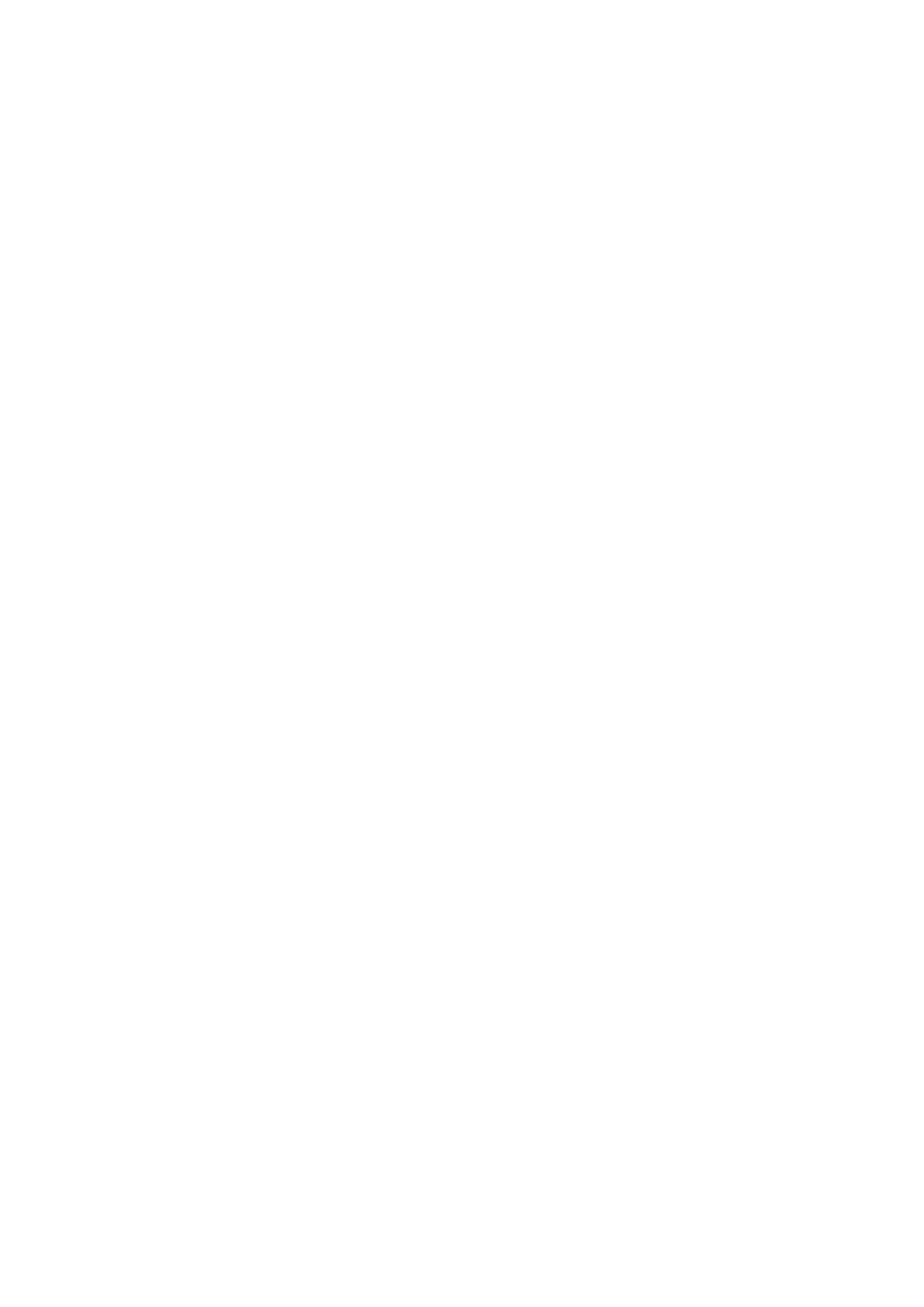## **Information technology — Security techniques — Code of practice for information security controls**

**Technical corrigendum 1**

Technical Corrigendum 1 to ISO/IEC 27002:2013 was prepared by Joint Technical Committee ISO/IEC JTC 1, Information technology, Subcommittee SC 27, Security techniques.

Page 10, Subclause 7.1.2

Replace

Implementation Guidance

……. c) responsibilities for the classification of information and management of organizational assets associated with information, information processing facilities and information services handled by the employee or contractor (see Clause 8)

with

#### **Implementation Guidance**

………

c) responsibilities for the classification of information and management of organizational information, other assets associated with information, information processing facilities and information services handled by the employee or contractor (see Clause 8)

Page 13, Subclause 8.1.1

Replace

**Control** 

Assets associated with information and information processing facilities should be identified and an inventory of these assets should be drawn up and maintained.

with

**Control** 

Information, other assets associated with information and information processing facilities should be identified and an inventory of these assets should be drawn up and maintained.